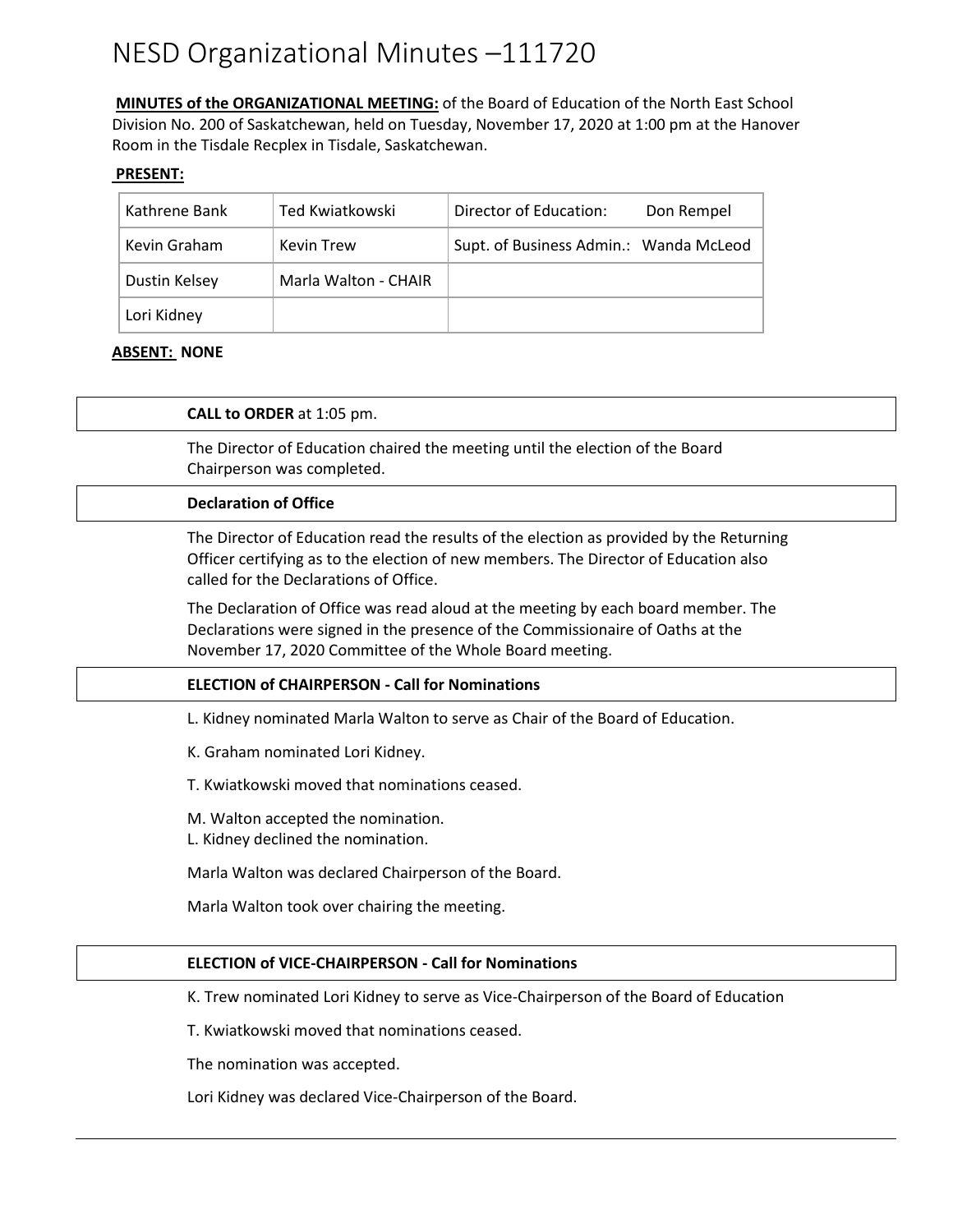## **ADOPTION OF AGENDA**

2020-11-103 T. Kwiatkowski moved that the agenda be adopted as presented. *CARRIED*

# **ADOPTION OF THE MINUTES**

The Minutes of the November 26, 2019 Organizational Meeting were approved at the Regular Meeting of the Board on January 21, 2020.

## **MEETINGS OF THE BOARD OF EDUCATION**

- 2020-11-104 K. Graham moved that the Committee of the Whole and Regular Meetings of the Board of Education be held as follows: *CARRIED*
	- January 19, 2021
	- February 23, 2021
	- March 16, 2021
	- April 20, 2021
	- May 18, 2021
	- June 15, 2021
	- September 21, 2021
	- October 19, 2021
	- November 23, 2021 (Organizational Meeting)

Committee of the Whole meetings to be held at 10:00am and Regular Board meeting will follow at 1:30pm.

Committee meetings are subject to cancellation at the discretion of the Board Chair.

|             | <b>MEETING PROTOCOLS</b>                                                                                                                                                                                                                                                                                                                                                                                                                                                                                                                  |                |
|-------------|-------------------------------------------------------------------------------------------------------------------------------------------------------------------------------------------------------------------------------------------------------------------------------------------------------------------------------------------------------------------------------------------------------------------------------------------------------------------------------------------------------------------------------------------|----------------|
| 2020-11-105 | L. Kidney moved that the Board adopts the Saskatchewan School Boards Association<br>Code of Ethics.                                                                                                                                                                                                                                                                                                                                                                                                                                       | <i>CARRIED</i> |
| 2020-11-106 | L. Kidney moved that motions be accepted by the Chair without a seconder as per<br>Section 19(3) of The School Division Administration Regulations.                                                                                                                                                                                                                                                                                                                                                                                       | CARRIED        |
|             | <b>INDEMNITIES AND EXPENSES</b>                                                                                                                                                                                                                                                                                                                                                                                                                                                                                                           |                |
| 2020-11-107 | K. Bank moved that indemnities be set as per Section 23(a) of The School Division<br><b>Administration Regulations:</b>                                                                                                                                                                                                                                                                                                                                                                                                                   |                |
|             | That the Board indemnity rates be set as follows:<br>a)                                                                                                                                                                                                                                                                                                                                                                                                                                                                                   |                |
|             | The indemnity for the chairperson is to be \$275 when chairing meetings and<br>$\circ$<br>\$226 for all Regular and/or Committee of the Whole meetings of the Board of<br>$\circ$<br>Education and all full day meetings and<br>A half day indemnity of \$113 to be paid for meetings of less than three hours<br>$\circ$<br>(excluding Regular or Committee of the Whole meetings of the Board of<br>Education) and<br>\$226 for one day per month for each month that a regular meeting is held, for<br>$\circ$<br>preparation time and |                |